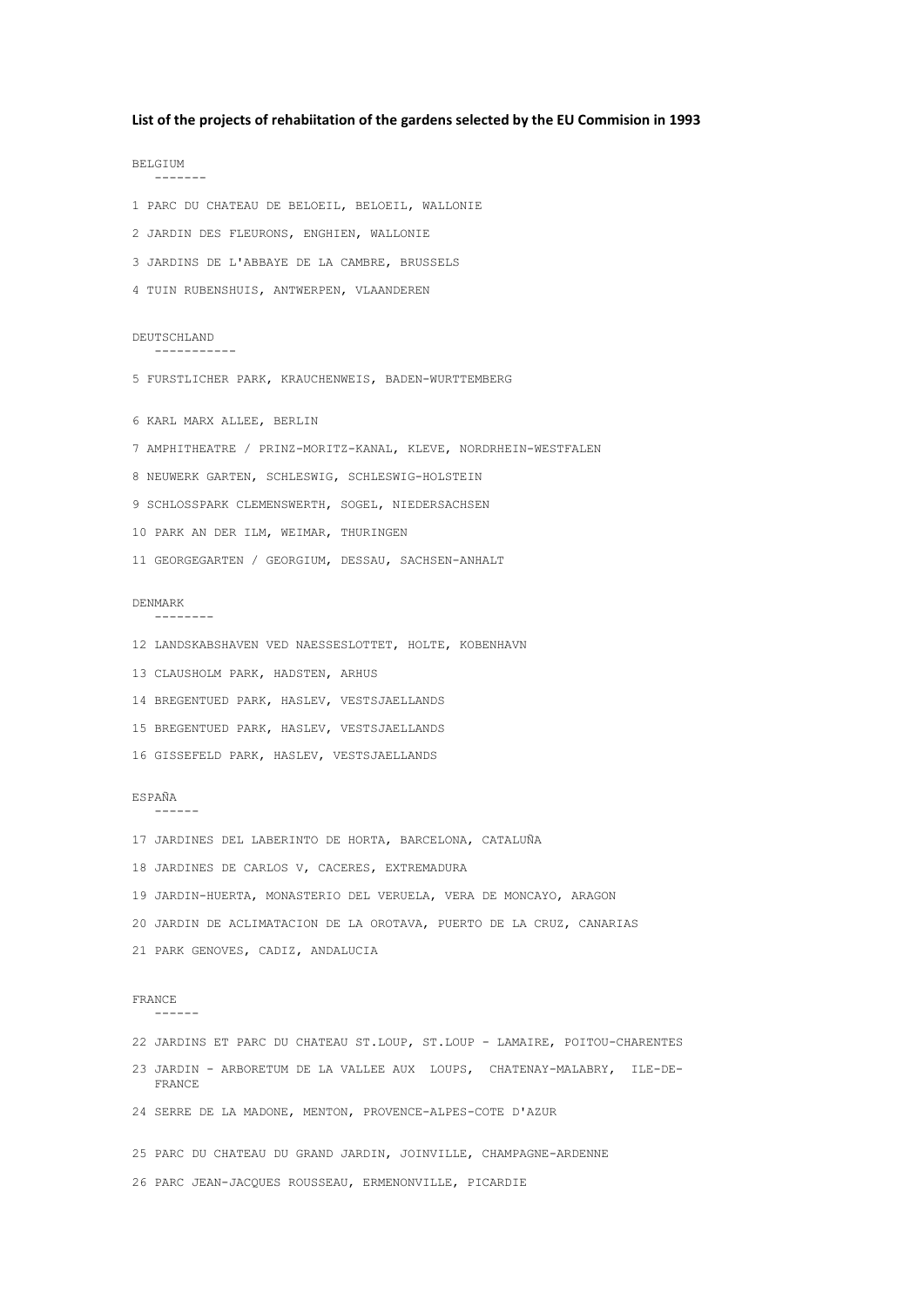48 JARDINS DO CONVENTO DA ARRABIDA, AZEITAO, LISBOA E VALE DO TEJO

PORTUGAL --------

### **47 KASTEELTUIN SYPESTEYN, UTRECHT**

46 HISTORISCHE GRAFTUIN GROENESTEEG, LEIDEN

45 BAROKTUNIEN VAN TERRASSEN KASTEEL NEERCANNE, MAASTRICHT, LIMBURG

44 LANDGOED GENBROEK, BEEK, LIMBURG

43 JARDINS DU GRAND CHATEAU D'ANSEMBOURG, ANSEMBOURG

NETHERLANDS -----------

LUXEMBOURG ----------

42 ORTO BOTANICO, PADOVA, VENETO

## 35 HILTON PARK, SCOTSHOUSE, ULSTER

36 KILFANE GLEN AND WATERFALL, THOMASTOWN, LEINSTER

-----

RIVIERA, LOMBARDIA

41 GIARDINO DI PALZZO PAGANO, QUADRELLE, CAMPANIA

37 JARDINS DI VILLA DELLA REGINA, TORINO, PIEMONTE

39 PARCO PRATOLINO, VILLA DEMIDOFF, PRATOLINO, TOSCANA

40 GIADINO PRIVATO DI D'ANNUNZIO - VITTORIALE DEGLI ITALIANI - GARDONE

38 GIARDINO DI VILLA GARZONI, COLLODI, TOSCANA

ITALY

34 POWERSCOURT GARDENS, ENNISKERRY, LEINSTER

**GREECE** ------

28 THE GARDEN OF THE MONASTERY OF ST.SIMON AND ST.PETER, MOUNT ATHOS, MACEDONIA

29 GARDENS OF PASHA, THESSALONIKI, MACEDONIA

30 GARDEN OF THE MONESTERY OF KESSARIANI, ATTIKI

31 YPSILA ALONIA, EGION, PELOPPONISSOS

32 IVEAGH GARDENS, DUBLIN, LEINSTER

33 KILLRUDDERY, BRAY, LEINSTER

IRELAND -------

27 PARC ORIENTAL DE MAULEVRIER, MAULEVRIER, PAYS DE LA LOIRE